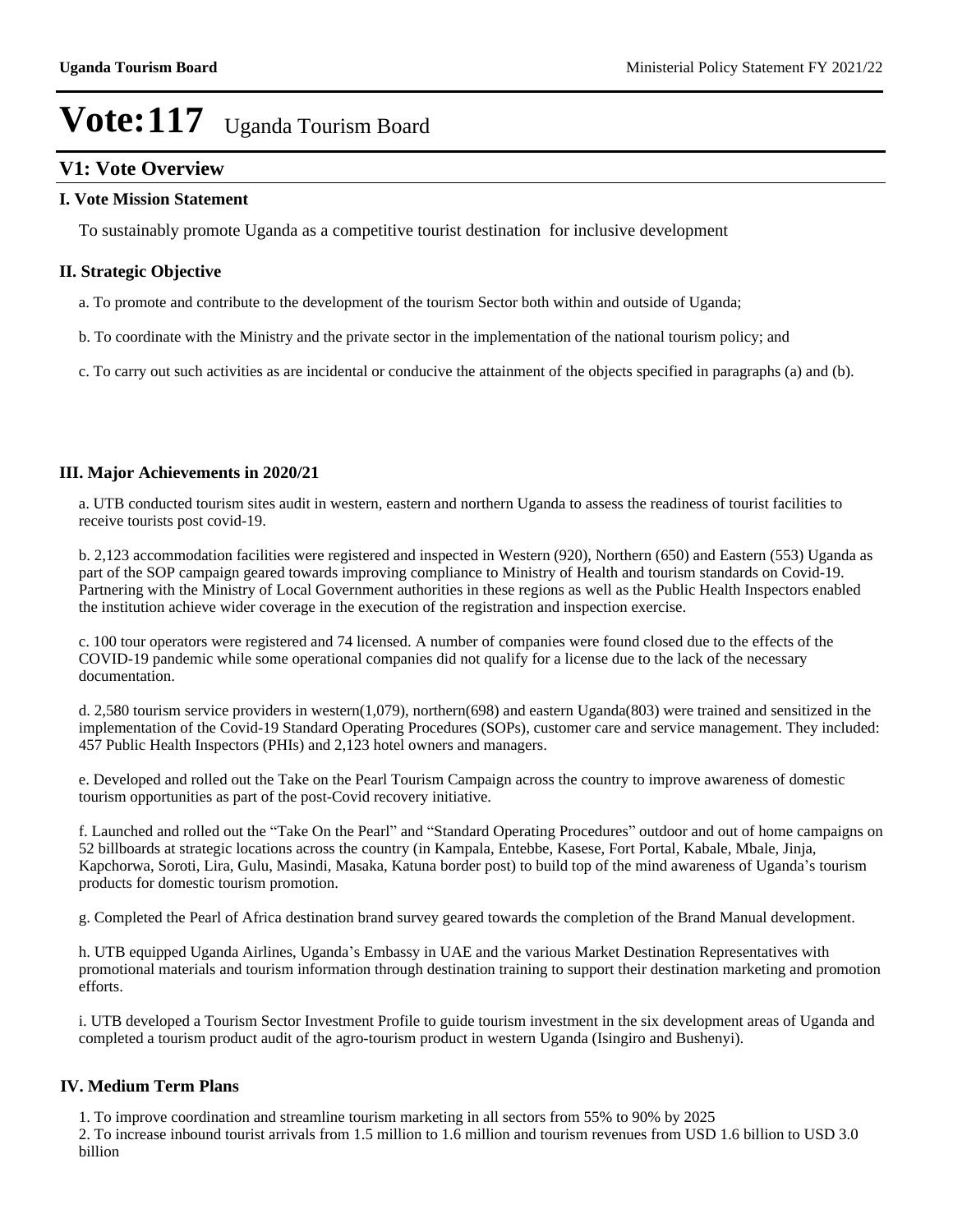- 3. To increase domestic tourist arrivals to Uganda's key tourist attractions from 566,808 to 661,258 by 2025
- 4. To improve availability and access to Uganda's key tourism information
- 5. To increase investment and job creation in the tourism sector
- 6. Increase competitiveness of Uganda as the preferred tourist destination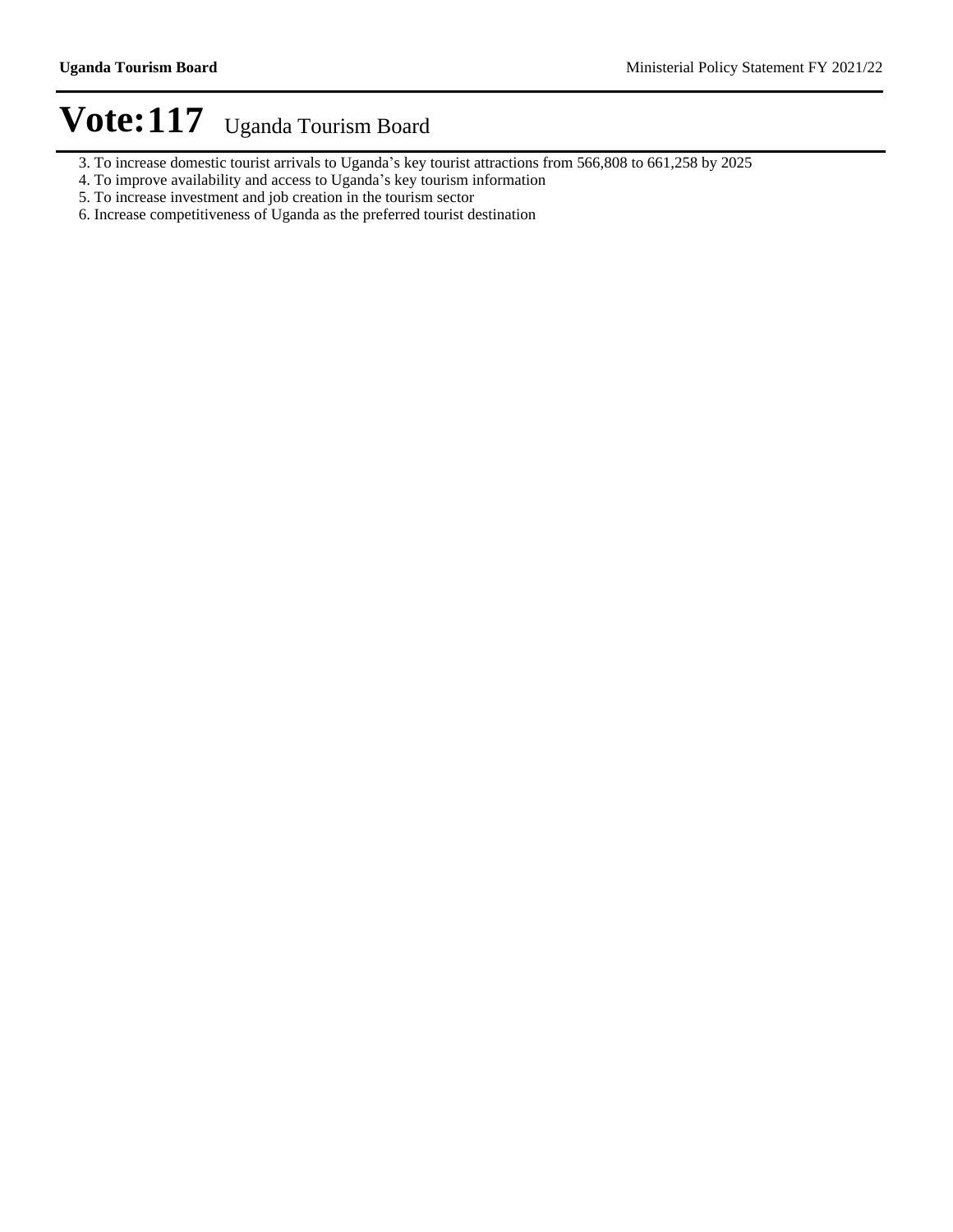### **V. Snapshot Of Medium Term Budget Allocations**

**Table 5.1: Overview of Vote Expenditures (UShs Billion)**

|                                 | 2020/21                                              |                    |               |                                           | <b>MTEF Budget Projections</b> |         |         |         |         |  |
|---------------------------------|------------------------------------------------------|--------------------|---------------|-------------------------------------------|--------------------------------|---------|---------|---------|---------|--|
|                                 |                                                      | 2019/20<br>Outturn | <b>Budget</b> | <b>Approved Expenditure</b><br>by End Dec | 2021/22                        | 2022/23 | 2023/24 | 2024/25 | 2025/26 |  |
| <b>Recurrent</b>                | Wage                                                 | 1.809              | 1.855         | 0.920                                     | 1.855                          | 1.948   | 1.948   | 1.948   | 1.948   |  |
|                                 | Non Wage                                             | 15.475             | 24.829        | 3.171                                     | 15.688                         | 15.688  | 15.688  | 15.688  | 15.688  |  |
| Devt.                           | GoU                                                  | 0.106              | 0.155         | 0.030                                     | 0.155                          | 0.155   | 0.155   | 0.155   | 0.155   |  |
|                                 | Ext. Fin.                                            | 0.000              | 0.000         | 0.000                                     | 0.000                          | 0.000   | 0.000   | 0.000   | 0.000   |  |
|                                 | <b>GoU</b> Total                                     | 17.391             | 26.840        | 4.121                                     | 17.699                         | 17.792  | 17.792  | 17.792  | 17.792  |  |
| <b>Total GoU+Ext Fin (MTEF)</b> |                                                      | 17.391             | 26.840        | 4.121                                     | 17.699                         | 17.792  | 17.792  | 17.792  | 17.792  |  |
|                                 | <b>Arrears</b>                                       | 0.000              | 0.000         | 0.000                                     | 0.000                          | 0.000   | 0.000   | 0.000   | 0.000   |  |
|                                 | <b>Total Budget</b>                                  | 17.391             | 26.840        | 4.121                                     | 17.699                         | 17.792  | 17.792  | 17.792  | 17.792  |  |
|                                 | <b>A.I.A Total</b>                                   | 0.000              | 0.000         | 0.000                                     | 0.000                          | 0.000   | 0.000   | 0.000   | 0.000   |  |
|                                 | <b>Grand Total</b>                                   | 17.391             | 26.840        | 4.121                                     | 17.699                         | 17.792  | 17.792  | 17.792  | 17.792  |  |
|                                 | <b>Total Vote Budget</b><br><b>Excluding Arrears</b> | 17.391             | 26.840        | 4.121                                     | 17.699                         | 17.792  | 17.792  | 17.792  | 17.792  |  |

#### **Table 5.2: Budget Allocation by Programme (UShs Billion)**

|                                 | 2021/22 Draft Estimates |          |              |  |  |
|---------------------------------|-------------------------|----------|--------------|--|--|
| <b>Billion Uganda Shillings</b> | GoU                     | Ext. Fin | <b>Total</b> |  |  |
| Tourism Development             | 17.699                  | 0.000    | 17.699       |  |  |
| <b>Grand Total:</b>             | 17.699                  | 0.000    | 17.699       |  |  |
| <b>Total excluding Arrears</b>  | 17.699                  | 0.000    | 17.699       |  |  |

### **VI. Budget By Economic Clasification**

**Table V6.1 2020/21 and 2021/22 Budget Allocations by Item**

| 2020/21 Approved Budget               |        |          | 2021/22 Draft Estimates |              |        |          |              |
|---------------------------------------|--------|----------|-------------------------|--------------|--------|----------|--------------|
| Billion Uganda Shillings              | GoU    | Ext. Fin | <b>AIA</b>              | <b>Total</b> | GoU    | Ext. Fin | <b>Total</b> |
| <b>Output Class: Outputs Provided</b> | 26.684 | 0.000    | 0.000                   | 26.684       | 17.543 | 0.000    | 17.543       |
| 211 Wages and Salaries                | 2.442  | 0.000    | 0.000                   | 2.442        | 2.655  | 0.000    | 2.655        |
| 212 Social Contributions              | 0.186  | 0.000    | 0.000                   | 0.186        | 0.186  | 0.000    | 0.186        |
| 213 Other Employee Costs              | 0.649  | 0.000    | 0.000                   | 0.649        | 0.662  | 0.000    | 0.662        |
| 221 General Expenses                  | 6.361  | 0.000    | 0.000                   | 6.361        | 6.938  | 0.000    | 6.938        |
| 222 Communications                    | 0.042  | 0.000    | 0.000                   | 0.042        | 0.063  | 0.000    | 0.063        |
| 223 Utility and Property Expenses     | 0.536  | 0.000    | 0.000                   | 0.536        | 0.629  | 0.000    | 0.629        |
| 224 Supplies and Services             | 0.025  | 0.000    | 0.000                   | 0.025        | 0.036  | 0.000    | 0.036        |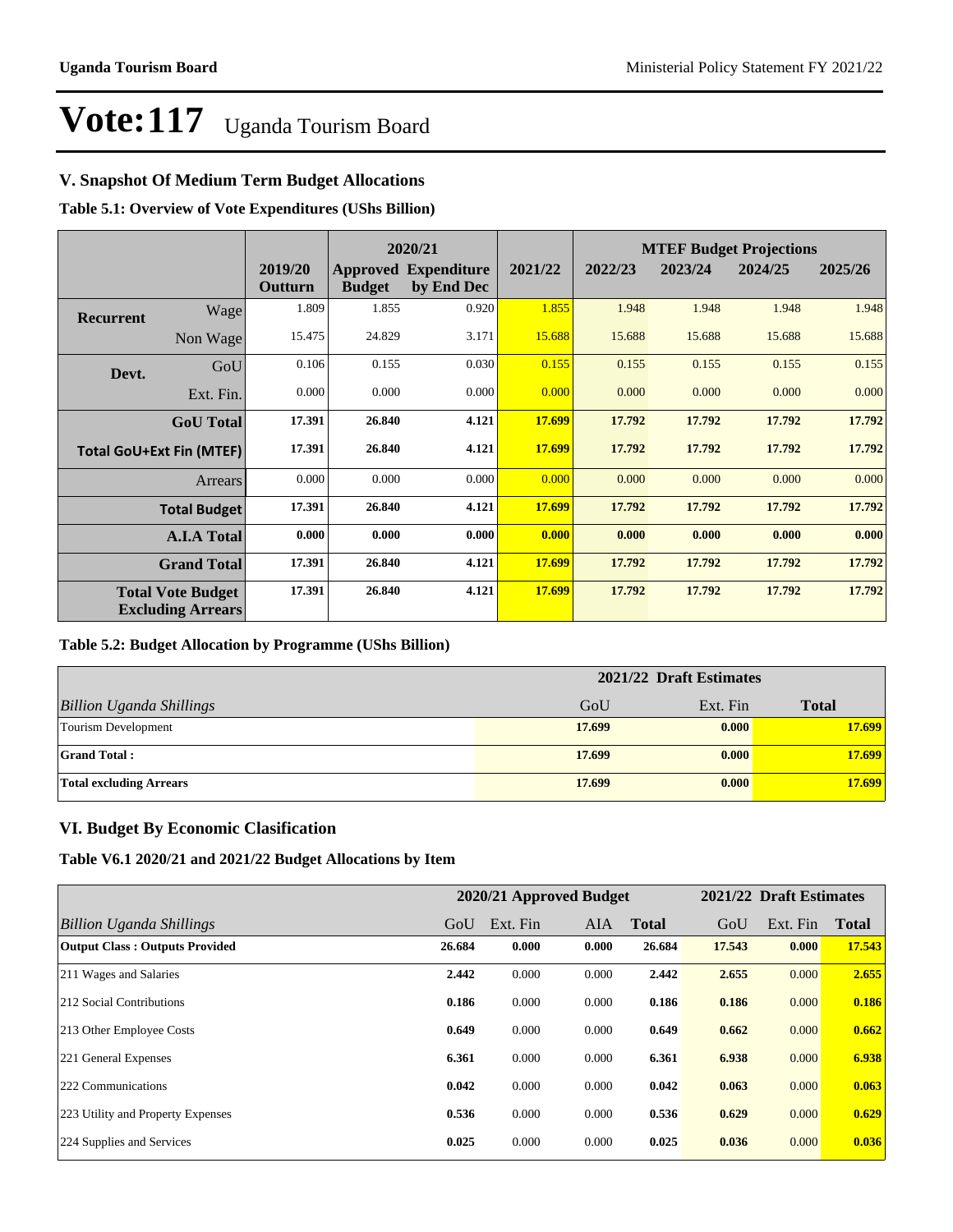| 225 Professional Services              | 12.717 | 0.000 | 0.000 | 12.717 | 2.970  | 0.000 | 2.970  |
|----------------------------------------|--------|-------|-------|--------|--------|-------|--------|
| 226 Insurances and Licenses            | 0.081  | 0.000 | 0.000 | 0.081  | 0.081  | 0.000 | 0.081  |
| 227 Travel and Transport               | 3.527  | 0.000 | 0.000 | 3.527  | 3.124  | 0.000 | 3.124  |
| 228 Maintenance                        | 0.120  | 0.000 | 0.000 | 0.120  | 0.199  | 0.000 | 0.199  |
| <b>Output Class: Capital Purchases</b> | 0.155  | 0.000 | 0.000 | 0.155  | 0.155  | 0.000 | 0.155  |
| 312 FIXED ASSETS                       | 0.155  | 0.000 | 0.000 | 0.155  | 0.155  | 0.000 | 0.155  |
| <b>Grand Total:</b>                    | 26.840 | 0.000 | 0.000 | 26.840 | 17.699 | 0.000 | 17.699 |
| <b>Total excluding Arrears</b>         | 26.840 | 0.000 | 0.000 | 26.840 | 17.699 | 0.000 | 17.699 |

### VII. Budget By Sub-Subprogramme, Department And Project

#### **Table V7.1: Past Expenditure Outturns and Medium Term Projections by Sub-SubProgramme,Department and Project**

| Billion Uganda shillings               |                              | FY 2020/21                |                                   |                                             | <b>Medium Term Projections</b> |         |         |         |
|----------------------------------------|------------------------------|---------------------------|-----------------------------------|---------------------------------------------|--------------------------------|---------|---------|---------|
|                                        | <b>FY 2019/20</b><br>Outturn | Approved<br><b>Budget</b> | <b>Spent By</b><br><b>End Dec</b> | 2021-22<br><b>Proposed</b><br><b>Budget</b> | 2022-23                        | 2023-24 | 2024-25 | 2025-26 |
| 02 Tourism Development                 | 17.391                       | 26.840                    | 4.121                             | 17.699                                      | 17.792                         | 17.792  | 17.792  | 17.792  |
| 01 Headquarters                        | 17.285                       | 26.684                    | 4.091                             | 17.543                                      | 17.636                         | 17.636  | 17.636  | 17.636  |
| 1127 Support to Uganda Tourism Board   | 0.106                        | 0.000                     | 0.000                             | 0.000                                       | 0.000                          | 0.000   | 0.000   | 0.000   |
| 1676 Retooling of Uganda Tourism Board | 0.000                        | 0.155                     | 0.030                             | 0.155                                       | 0.155                          | 0.155   | 0.155   | 0.155   |
| <b>Total for the Vote</b>              | 17.391                       | 26.840                    | 4.121                             | 17.699                                      | 17.792                         | 17.792  | 17.792  | 17.792  |
| <b>Total Excluding Arrears</b>         | 17.391                       | 26.840                    | 4.121                             | 17.699                                      | 17.792                         | 17.792  | 17.792  | 17.792  |

#### VIII. Sub-SubProgramme Performance and Medium Term Plans

#### **Table V8.1: Sub-SubProgramme Outcome and Outcome Indicators**

|                             | <b>Sub-SubProgramme:</b> 02 Tourism Development                                                                                                                                                                                                                                                                                                                                                             |                 |                  |                            |            |            |  |  |  |
|-----------------------------|-------------------------------------------------------------------------------------------------------------------------------------------------------------------------------------------------------------------------------------------------------------------------------------------------------------------------------------------------------------------------------------------------------------|-----------------|------------------|----------------------------|------------|------------|--|--|--|
| Objective :                 | 1: Promote domestic and inbound tourism<br>2: Develop, Conserve and diversify product range<br>3: Increase the stock and quality of tourism infrastructure<br>4: Develop a pool of skilled personnel along the tourism value chain and ensure decent working<br>conditions<br>5: Promote Conservation of Natural and Cultural Heritage<br>6: Enhance regulation, coordination and management of the tourism |                 |                  |                            |            |            |  |  |  |
| <b>Responsible Officer:</b> | Ms. Lilly Ajarova (Chief Executive Officer)                                                                                                                                                                                                                                                                                                                                                                 |                 |                  |                            |            |            |  |  |  |
| Outcome:                    | <b>Tourism Promotion</b>                                                                                                                                                                                                                                                                                                                                                                                    |                 |                  |                            |            |            |  |  |  |
|                             | 1. Improved Heritage Conservation and Tourism Growth                                                                                                                                                                                                                                                                                                                                                        |                 |                  |                            |            |            |  |  |  |
|                             |                                                                                                                                                                                                                                                                                                                                                                                                             |                 |                  | <b>Performance Targets</b> |            |            |  |  |  |
|                             |                                                                                                                                                                                                                                                                                                                                                                                                             |                 | 2021/22          | 2022/23                    | 2023/24    |            |  |  |  |
|                             |                                                                                                                                                                                                                                                                                                                                                                                                             | <b>Baseline</b> | <b>Base year</b> | <b>Target</b>              | Projection | Projection |  |  |  |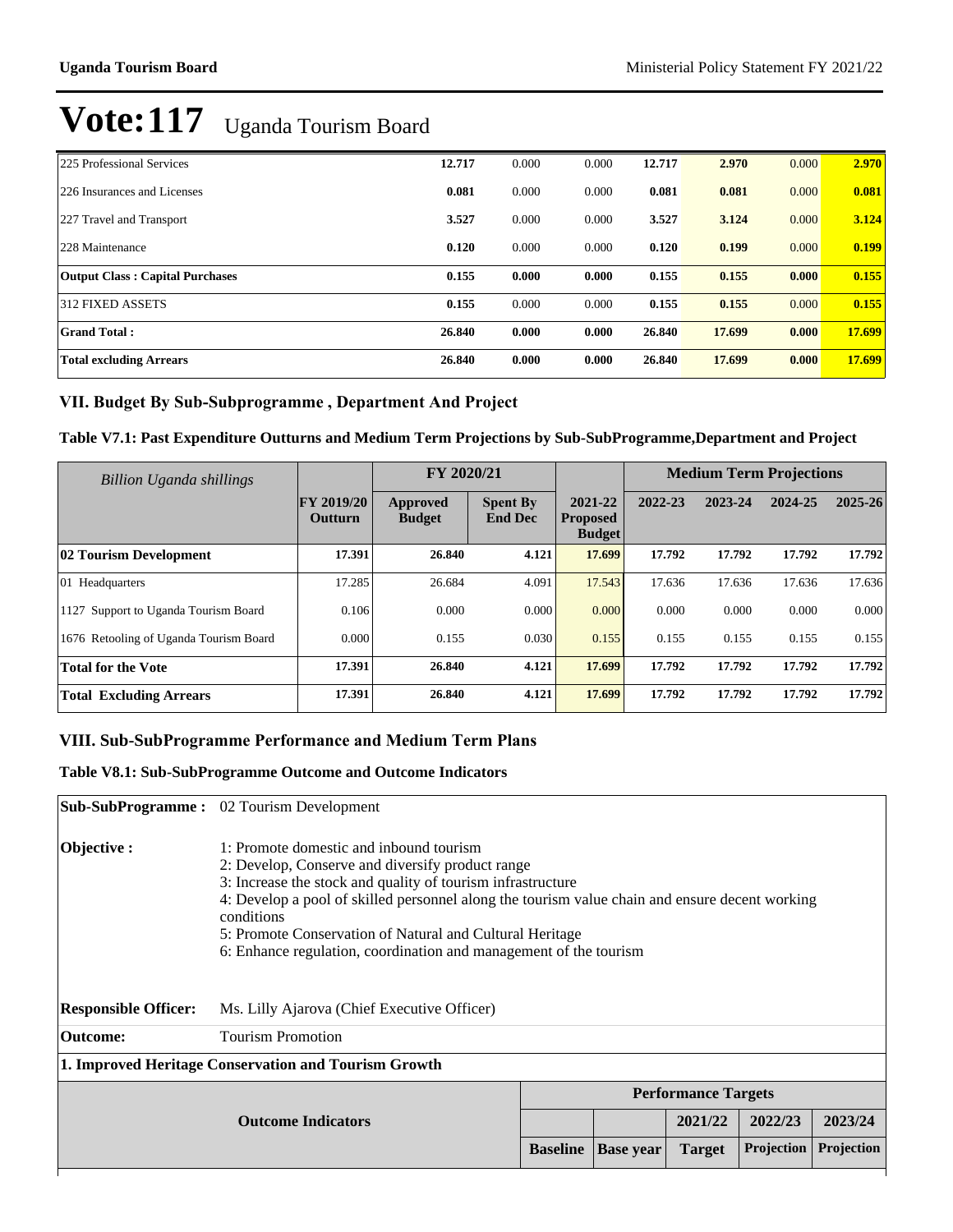| • Annual Change in arrivals from key source markets                                                              | 9.1%                       | 2019             | 2.1%           | 22.2%        | 5.2%       |
|------------------------------------------------------------------------------------------------------------------|----------------------------|------------------|----------------|--------------|------------|
| • Proportion of tourist oriented enterprises that are compliant with tourist service standards<br>and guidelines |                            | 35%<br>2019      |                | 40%          | 45%        |
| Efficient and effective UTB<br><b>Outcome:</b>                                                                   |                            |                  |                |              |            |
| 1. Improved Heritage Conservation and Tourism Growth                                                             |                            |                  |                |              |            |
|                                                                                                                  | <b>Performance Targets</b> |                  |                |              |            |
| <b>Outcome Indicators</b>                                                                                        |                            |                  | 2021/22        | 2022/23      | 2023/24    |
|                                                                                                                  | <b>Baseline</b>            | <b>Base year</b> | <b>Target</b>  | Projection   | Projection |
| • Level of compliance of the MPS to gender and equity budgeting                                                  | 65%                        | 2020             | 70%            | 73%          | 75%        |
| • Level of compliance of planning and budgeting instruments to NDPII                                             | 65%<br>2020                |                  | 70%            | 72%          | 74%        |
| <b>Department: 01 Headquarters</b>                                                                               |                            |                  |                |              |            |
| <b>Budget Output: 02 Tourism Promotion and Marketing</b>                                                         |                            |                  |                |              |            |
| No. of International Tourism marketing exhibitions participated in to showcase Uganda's tourism potential        |                            |                  | $\overline{2}$ | $\mathbf{2}$ | 4          |
| No. of domestic Tourism fairs held to showcase Uganda's Tourism potential                                        |                            |                  |                | 1            | 1          |
| No. of promotional materials produced and distributed in the various promotional engagements and markets         | 30,000                     | 35,000           | 40,000         |              |            |
| <b>Budget Output: 04 Quality Assurance</b>                                                                       |                            |                  |                |              |            |
| Proportion of registered tourism facilities inspected                                                            | 55%                        | 60%              | 65%            |              |            |
| No. of tourism facility managers and owners sensitized on tourism service standards                              | 1,500                      | 1,999            | 2,000          |              |            |
| No. of hotels classified                                                                                         | 200                        | 250              | 250            |              |            |

### **IX. Major Capital Investments And Changes In Resource Allocation**

#### **Table 9.1: Major Capital Investment (Capital Purchases outputs over 0.5Billion)**

N/A

### **X. Vote Challenges and Plans To Improve Performance**

#### **Vote Challenges**

1. Onset of the covid-19 pandemic that has restricted international and domestic travel

2. Budget cuts that halt execution of critical activities in the international market

3. Inadequate and unskilled personnel in the sector

4. Low presence of international branded hotel operators that raise the competitive profile and attractiveness of the destination

5. Limited inter and intra sectoral coordination in tourism development especially for key sectors that are the foundation for tourism development

- 6. Negative reporting by the Media that affects the perception of potential visitors of the destination
- 7. Limited staff capacity to effectively execute UTB mandate
- 8. Inadequate Funding to the Tourism Board in proportionate terms and in comparison to similar agencies in the region

#### **Plans to improve Vote Performance**

1. Adoption of technological and promotion trends to support marketing and sector regulation efforts in the post covid era

- 2. Skilling of tourist service providers along the tourism value chain to improve quality of service delivery
- 3. Participation in regional and international expos to lobby for investment in the hospitality sector i.e. hotel chains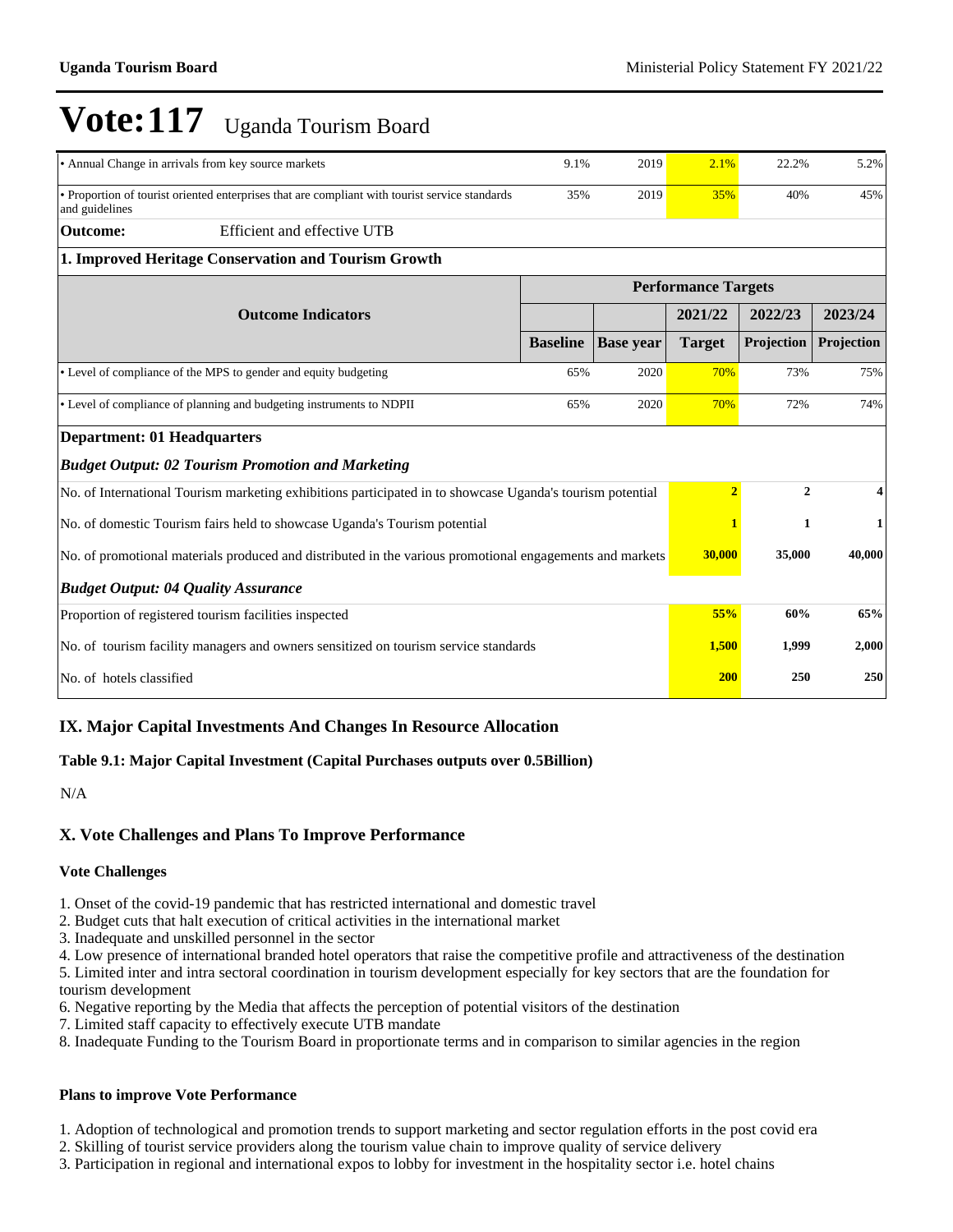4. Implement the programme approach to planning and regularly engage stakeholders for improved coordination in tourism development

- 5. Recruitment of more staff to match scope of service delivery dictated by the mandate
- 6. Partner with development partners in execution of joint tourism development initiatives to close the funding gaps

#### **XI Off Budget Support**

**Table 11.1 Off-Budget Support by Project**

N/A

#### **XII. Vote Cross Cutting Policy And Other Budgetary Issues**

**Table 12.1: Cross- Cutting Policy Issues**

| <b>Issue Type:</b>                  | <b>HIV/AIDS</b>                                                                                                                                                        |
|-------------------------------------|------------------------------------------------------------------------------------------------------------------------------------------------------------------------|
| Objective:                          | To improve availability of HIV/AIDS information of the destination to tourists                                                                                         |
| <b>Issue of Concern:</b>            | Limited information on risks and prevention of HIV/AIDS infection provided to tourists                                                                                 |
| <b>Planned Interventions:</b>       | Standardized HIV/AIDS information for Uganda compiled and made accessible at key tourist<br>points of contact i.e. accommodation facilities, borders,                  |
| <b>Budget Allocation (Billion):</b> | 0.100                                                                                                                                                                  |
| <b>Performance Indicators:</b>      | Provision of basic HIV/AIDS destination information at tourist accommodation facilities                                                                                |
| <b>Issue Type:</b>                  | Gender                                                                                                                                                                 |
| Objective:                          | To improve availability and accessibility of translated tourism information on product offerings,<br>investment opportunities, service providers                       |
| <b>Issue of Concern:</b>            | Lack of tourism information on product offerings, investment opportunities, service providers                                                                          |
| <b>Planned Interventions:</b>       | Tourism information collected, translated in local and select foreign languages and made accessible<br>in print, digital and broadcast media                           |
| <b>Budget Allocation (Billion):</b> | 0.200                                                                                                                                                                  |
| <b>Performance Indicators:</b>      | Tourism information made available in translated local and foreign languages                                                                                           |
| <b>Issue Type:</b>                  | <b>Enviroment</b>                                                                                                                                                      |
| Objective:                          | To promote conservation culture amongst Ugandans of natural, cultural and historical tourist<br>products                                                               |
| <b>Issue of Concern:</b>            | Lack of conservation culture amongst Ugandans affecting preservation of tourist products i.e.<br>pollution of cities, destruction of natural and cultural assets, etc. |
| <b>Planned Interventions:</b>       | Tourism promotional campaigns encouraging conservation of tourism natural and cultural assets<br>developed                                                             |
| <b>Budget Allocation (Billion):</b> | 0.050                                                                                                                                                                  |
| <b>Performance Indicators:</b>      | No. of promotional campaigns produced encouraging conservation of natural and cultural tourism<br>assets                                                               |

#### **XIII. Personnel Information**

**Table 13.1 Staff Establishment Analysis**